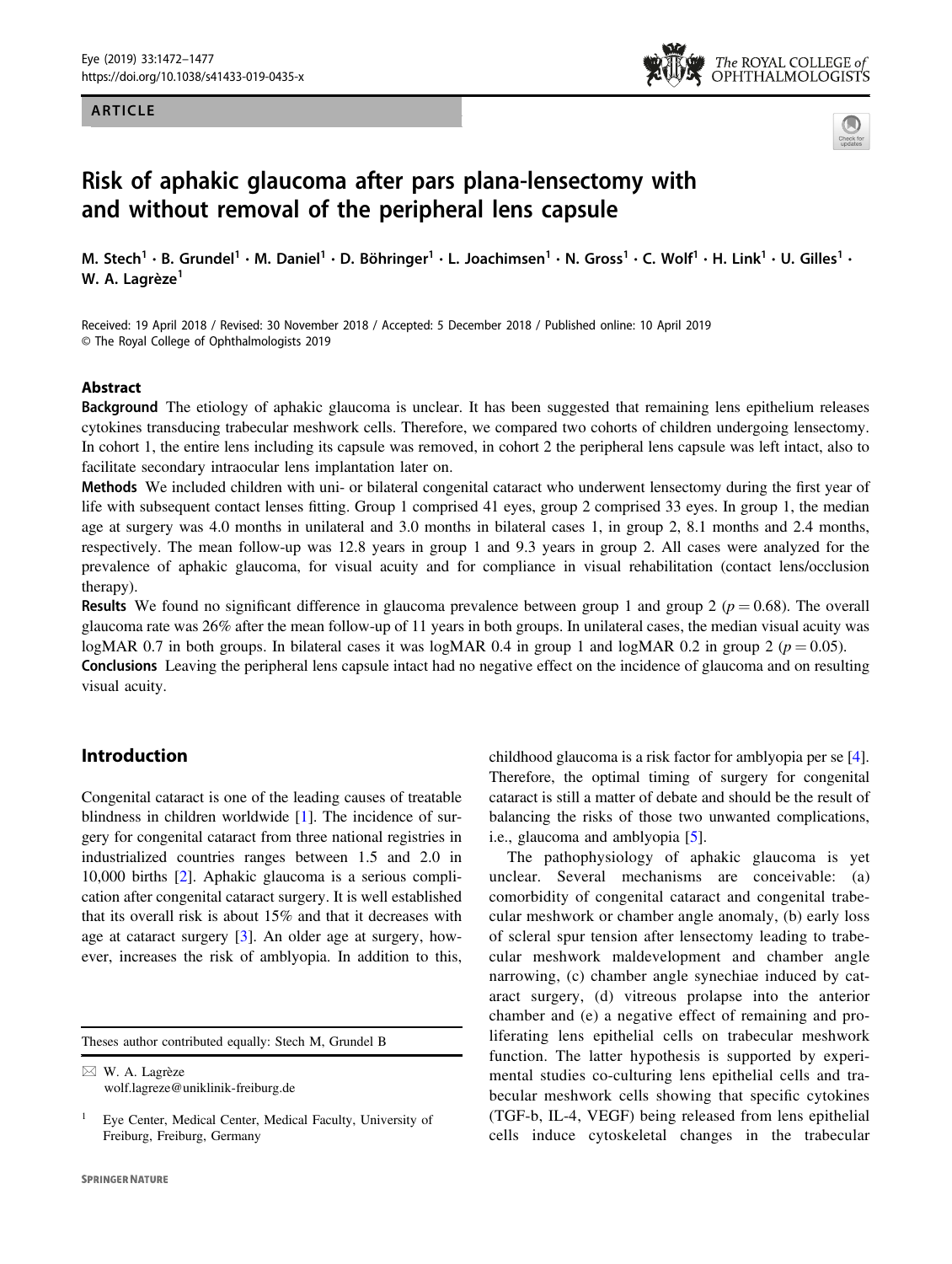meshwork cells [[6](#page-5-0)]. This concept derived from preclinical data lead us to test this hypothesis clinically by comparing two cohorts of children after lensectomy. Both cohorts were treated in our institution almost identically over almost three decades except for one difference: in the first cohort the entire lens capsule and zonula were removed, whereas in the second group, the peripheral lens capsule remained intact, mainly to facilitate secondary IOL implantation later in life. In addition to this, we performed a multivariate analysis to identify factors influencing visual acuity, also to find out the optimal timing of surgery with regard to visual outcome.

# **Methods**

## Ethics statement

This investigation and analysis of patient data was approved by the Ethics committee of the Medical Center, University of Freiburg (approval #237/13) and fully adheres to the tenets of the declaration of Helsinki. Informed parental consent was obtained in each case, if possible from both parents.

## Study design and participants

This study is a monocentric, biphasic, longitudinal cohort study. Children undergoing lensectomy were enrolled consecutively and observed over more than two decades. All children had lens opacities extending over the entire pupil without pharmacologic dilation. No lens opacity allowed preoperative retinoscopy or funduscopy prior to pharmacological dilation. The first group of children was operated on in our institution by a single surgeon between the 1990 and 1999. He had published his technique in detail in 1987 [\[7](#page-5-0)]. In brief, the lens is aspirated and fragmented by a vitrectome introduced through a small scleral incision above the pars plicata. A second, similar incision is used for continuous saline infusion. The entire lens capsule is removed, assisted by external scleral indentation. In 2003 we invited all treated children for a follow-up eye examination (group 1). Hence, patients were either 3 years of age or older at first follow-up. Their clinical outcomes were reported in 2004 [\[8](#page-5-0)]. Group 2 was operated on between 2000 and 2011 by the senior author leaving the peripheral lens capsule intact, i.e., creating an opening of 6–7 mm diameter in the anterior and posterior lens capsule after complete removal of the lens. During the second half of this period, the 20 gauge vitrectomy system was replaced by a 23 gauge system. Apart from this details, all children were treated in exactly the same way, i.e., fitting of rigid, highly gas permeable contact lenses from one manufacturer within one week after surgery, enforcing compliance as good as possible and adjusting optimal refraction on a continuous basis each month after surgery for the first 3 months, thereafter every third month over the first 2 years after surgery and then every 6 months. In analogy to group 1, all children from group 2 were invited for a follow-up examination in 2014, i.e., again at least 3 years after surgery. Until 2015, most of the patients from both groups presented for further examinations resulting in an effective median follow-up of 12.8 years in group 1 and 9.3 years in group 2. Overall, the follow-up ranged from 3 to 25 years, the mean follow-up was 11.2 years. Children with comorbidities such as anterior segment dysgenesis and primary congenital glaucoma were excluded. Group 1 contained two eyes of one child, group 2 four eyes of two children with moderate microphthalmia. In group 2, three eyes of unilaterally affected children had mild persistent fetal vasculature.

#### Clinical assessment at follow-up

The outcome measures were prevalence of aphakic glaucoma, visual acuity, and compliance in visual rehabilitation (contact lens/occlusion therapy). In detail, we documented the following parameters: Age at surgery [months], compliance  $[good = no$  interruption of occlusion/contact lens therapy; bad], refraction [dpt; retinoscopy/autorefraction], visual acuity [logMAR; Lea-test or Snellen chart], stereopsis [Bagolini, prism fusion, random dot], intraocular pressure [mmHg; Goldmann applanation, iCare rebound tonometry], eye length [mm; IOL-Master, ultrasound], corneal curvature [mm; IOL-Master], nystagmus, glaucoma/glaucoma suspects [intraocular pressure repeatedly  $>21$  mmHg and medical/surgical therapy]. Due to the cohort size and the partially retrospective nature of this study, we pooled glaucoma suspects with repeatedly increased intraocular pressure and glaucoma necessitating pressure lowering therapy.

#### Statistical analysis

All descriptive summaries are presented as mean ± standard deviation. Percentages are calculated to summarize categorical data. The rate of aphakic glaucoma was estimated by means of the Kaplan–Meier method. We used the log-rank test to compare the glaucoma rates between the three equally sized age groups. We eventually fitted a multifactorial linear regression model to identify factors affecting visual outcome. We did not correct for multiple testing due to the retrospective nature of this study. We used the R platform for all computations (R Core Team (2016). R: A language and environment for statistical computing. R Foundation for Statistical Computing, Vienna, Austria. URL <https://www.R-project.org/>).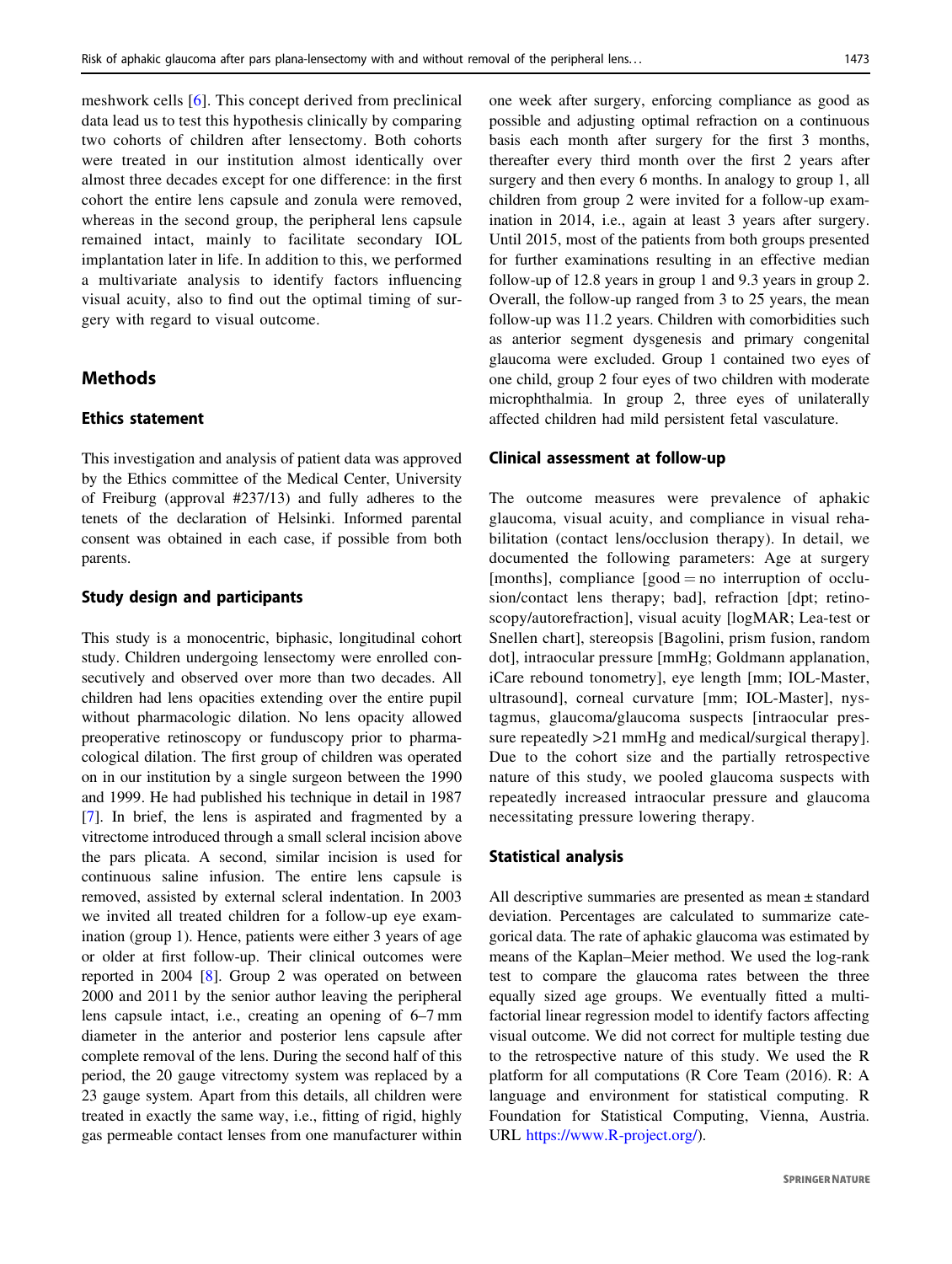Table 1 Baseline characteristics

|                                              | Group $1$ ,<br>unilateral | Group $1$ ,<br>bilateral | Group 2,<br>unilateral  | Group 2<br>bilateral   | Both groups,<br>unilateral | Both groups,<br>bilateral |
|----------------------------------------------|---------------------------|--------------------------|-------------------------|------------------------|----------------------------|---------------------------|
| $n$ (eyes)                                   | 11/41                     | 30/41                    | 15/33                   | 18/33                  | 26/74                      | 48/74                     |
| Gender male                                  | 11/26(42%)                |                          | 9/25(37.5%)             |                        | 20/51 (39.2%)              |                           |
| Age at<br>surgery, months<br>(median, range) | $4.0(0.5-6.5)$            | $3.0(1.0-$<br>9.0        | $8.13(0.97 -$<br>19.03) | $2.43(0.63-$<br>(6.43) | $4.5(0.5 -$<br>19.03)      | $2.54(0.63-$<br>9.0       |

# Results

# Baseline characteristics

The baseline characteristics are summarized in Table 1. In total, 41 eyes were included in group 1 and 33 eyes in group 2. About 40% of children were male. In group 1, median age at surgery was 4 months in unilateral and 3 months in bilateral cases. In group 2, median age at surgery was 8 months in unilateral cases and 2 months in bilateral cases.

# Influence of capsule status on the rate of aphakic glaucoma

The overall incidence of aphakic glaucoma is plotted over the follow-up time span in Fig. 1. Rather soon after surgery a few eyes developed glaucoma (4 of 74 eyes within the first 6 months). For the next 10 years, the event rate of new aphakic glaucoma was relatively low with 75% of eyes having no glaucoma. Thereafter, a significant number of eyes developed glaucoma resulting in a rate of almost 50% after 13 years.

In the cox proportional hazards analysis comprising the co-variates age at surgery and status of the lens capsule, the latter did not reveal statistical significance  $(p = 0.80)$ whereas age at surgery showed a clear trend towards higher age being protective ( $p = 0.07$ ). After the mean follow-up of 11.1 years, the overall rate of glaucoma was 26%. Eyes in group 2 did not develop glaucoma until 2.5 years after surgery. Three children out of group 1 developed glaucoma within a few months after surgery. The rate of aphakic glaucoma is plotted over time of follow-up for groups 1 and 2 in Fig. 2.

## Influence of age at surgery on the rate of aphakic glaucoma

We stratified all eyes from both groups into three equally sized groups (Fig. [3](#page-3-0)). In those eyes operated on between 2 and 10 weeks of age the rate of glaucoma was 50% at 13 years. In this subgroup, 15% developed glaucoma within 6 months after surgery while the rest remained relatively



Fig. 1 Kaplan–Meier analysis showing the overall incidence of aphakic glaucoma plotted over follow-up



Fig. 2 Kaplan–Meier analysis showing the proportion of eyes after lensectomy without aphakic glaucoma over a follow-up of 13 years. Red line: Eyes with removal of entire lens capsule (group 1). Green line: Eye with remaining peripheral lens capsule (group 2)

stable over the next 10 years. In the ensuing 3 years however, the rate of glaucoma increased markedly. In those eyes operated on between operated between 11 and 20 weeks of age the rate of glaucoma was 27% at 13 years ( $p = 0.04$ ). The earliest conversion to glaucoma occurred in this group 8 years after surgery. In those eyes operated on after week 21, the rate of glaucoma was similar to the previous subgroup with a more continuous event rate. We did not observe any retinal detachments during follow-up.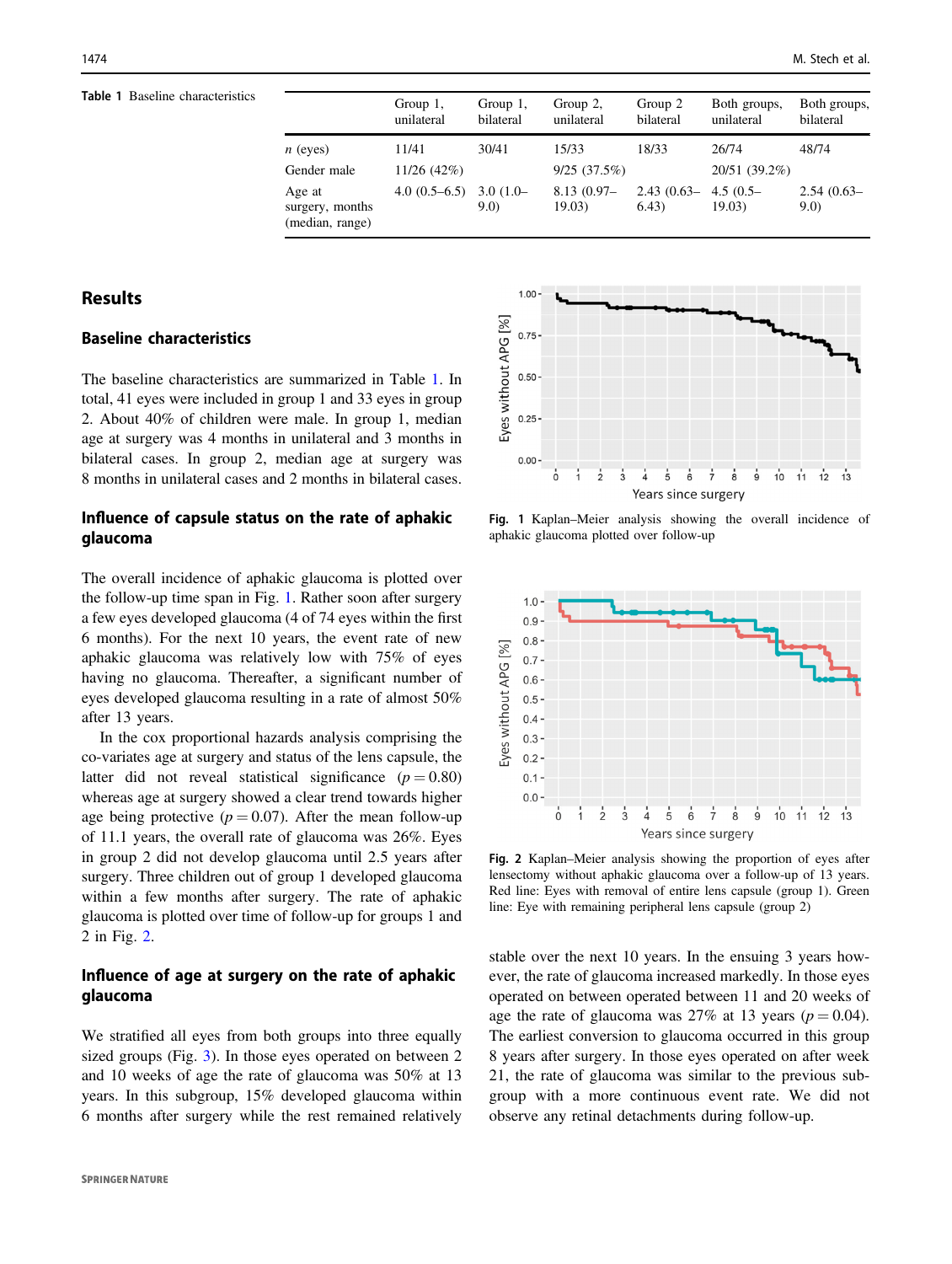<span id="page-3-0"></span>

Fig. 3 Kaplan–Meier analysis showing the proportion of eyes after lensectomy without aphakic glaucoma over a follow-up of 13 years. Green line: Eyes operated on at an age of 2–10 weeks. Blue line: Eyes operated on at an age of 11–20 weeks. Red line: Eyes operated on after 20 weeks of age

#### Visual acuity and amblyopia

The presence of the lens capsule had a significant effect on visual outcome (linear coefficient  $-0.41$ , 95% CI  $-0.72$  to −0.10) while length of follow-up did not influence visual acuity  $(-0.02; 95\%, \text{CI} -0.05 \text{ to } 0.01)$ . Also microphthalmia and persistent fetal vasculature did not show a significant influence on visual acuity or development of glaucoma in our dataset (linear coefficient 0.32; 95% CI −0.07 to 0.71 respectively −0.01; 95% CI 0.47 to 0.46). Postoperative compliance had a strong influence on visual acuity: bad compliance in either contact lens wear or patching therapy influenced visual acuity with a linear coefficient of 1.68, 95% CI 1.30–2.07. Compliance was assessed by history.

Figure [4](#page-4-0)a shows the visual acuity as a function of age at surgery in bilateral cataracts. Focusing at the 95% confidence interval, excellent visual acuity was achieved when surgery was performed between two and five months of age. When operated at a younger age, the visual outcome was rather variable and ranged between logMAR 2.7 and log-MAR 0.1. Eyes with low visual acuity were those, which developed severe glaucoma. The median visual acuity in bilateral cases was logMAR 0.4 in cohort 1 and logMAR 0.2 in cohort 2 ( $p = 0.05$ ), the overall median visual acuity was logMAR 0.3.

Children with a unilateral cataract had a more variable outcome as depicted in Fig. [4](#page-4-0)b. Satisfactory visual acuity was obtained in children undergoing surgery at ages younger than 6–7 months (visual acuity < logMAR 1.0). In unilateral cases the median visual acuity was logMAR 0.7 in both cohorts (range logMAR 1.7 to  $(-0.1)$ ).

## **Discussion**

This cohort study was conducted to investigate whether a remaining peripheral lens capsule after lensectomy for congenital cataract, providing a scaffold for proliferating lens epithelial cells, increases the risk for APG, one of the most serious complications after pediatric cataract surgery. The comparison of two groups of children undergoing pars plana lensectomy demonstrated that those with a remaining peripheral lens capsule did not have an increased risk of APG over a rather long mean follow-up period of 11 years with a maximum of 25 years. This set of data derived from 74 eyes after surgery for congenital cataract allows for further analysis for the optimal age of surgery with regard to the risk of glaucoma and amblyopia.

We achieved satisfactory functional outcomes in bilateral cataracts up to an age of 5 months, provided a good compliance in contact lens use and timely adjustment for changes in refraction. On the other side, surgery before 2 months of age was associated with a higher rate of reduced visual acuity at the end of the observational period due to a higher rate of glaucoma. Multifactorial analysis in bilaterally affected children revealed that the main determinant was insufficient compliance in contact lens use and amblyopia treatment.

The rate of APG in our study is in line with previous reports. Trivedi et al. [\[9](#page-5-0)] reported at rate of 17% within 6 years after surgery in 47 aphakic eyes. Of note, all glaucomatous eyes were operated on before the age of 4.5 months. The mean time to diagnosis was 9.8 years. Michaelides et al. [[10\]](#page-5-0) reported a rate of glaucoma of 22% within 5 years. The median age at surgery in eyes with glaucoma was 1.6 months, in those without glaucoma it was 29 months. The authors also stratified their cohort for the status of the posterior capsule. Those with an opening in the posterior capsule had a higher rate of glaucoma indicating that vitreous and soluble factors from the posterior compartment may contribute to trabecular meshwork dysfunction. The authors concluded that lensectomy should not be performed before the age of one month. Lawrence et al. [\[11](#page-5-0)] found an overall risk of 11% within 3 years after surgery at a mean age of 6 months and noted that the risk increases by a factor of 12 when surgery was performed within first month of life. In a large, national population based cohort, Haargaard et al. [[3\]](#page-5-0) found a 10-year risk for glaucoma of 32% when surgery was performed within the first 8 months of life and 4% when operated on later. Interestingly, in this cohort an increased risk in case of surgery during the first month of life compared to surgery between month 2 and 8 was not observed. The prospective and randomized Infant Aphakia Treatment Study reported a rate of 14% in the treatment arm receiving no intraocular lens over an observational period of 5 years [\[12](#page-5-0)]. Children operated on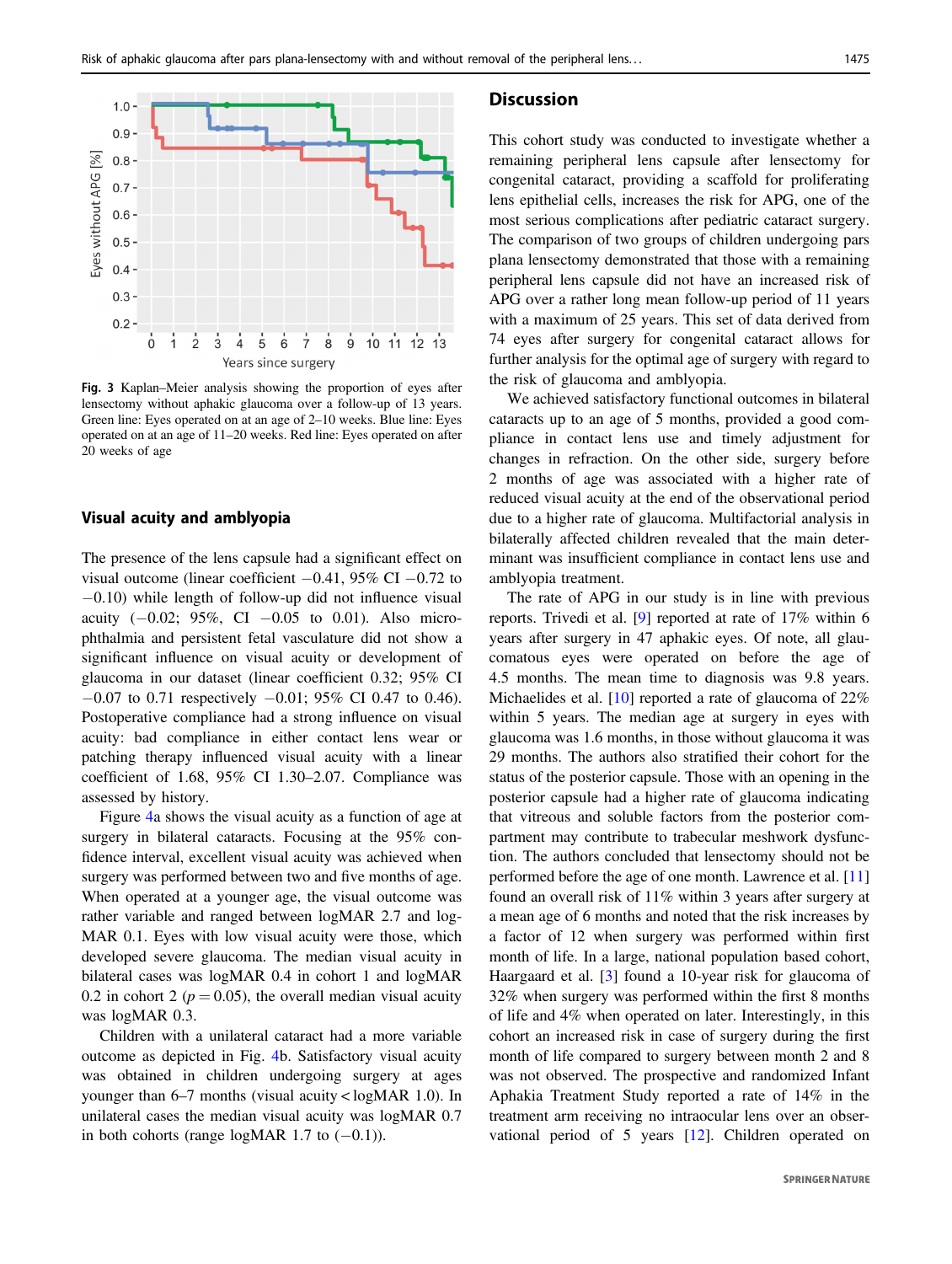<span id="page-4-0"></span>

Fig. 4 a, b Visual acuity plotted over age at surgery in children undergoing lensectomy in (a) bilateral and (b) unilateral disease

between 28 and 48 days of age had a threefold increased risk of glaucoma as compared to those operated on after 48 days. The reported glaucoma rates from the aforementioned studies are relatively homogenous and prove the strong influence of the age at surgery, recently confirmed by the very comprehensive meta-analysis by Mataftsi et al. [[13\]](#page-5-0) quoting a glaucoma hazard ratio of 2.3 when operated on in the first month of life compared to later surgery. These publications together with our data do not define a clear cutoff time after which lensectomy can be regarded safe concerning the risk of glaucoma. There is rather a continuous decrease in risk with increasing age at surgery, which has to be weighed against the risk of amblyopia and the laterality of the disease.

Because of binocular rivalry, the risk of amblyopia is higher in unilaterally affected children, and it has been shown that good visual acuity can only be achieved when surgery is done not later than six weeks of age [[14\]](#page-5-0). In the Infant Aphakia Treatment Study a weak association of age at surgery and visual acuity was found (cut-off at 48 days of age) [\[15](#page-5-0)]. In bilateral disease, several studies have established a well-defined function of visual acuity over time at surgery. Birch et al. [\[16](#page-5-0)] described a biphasic function with an initial linear decline of visual acuity at ≥5 weeks of age up to an age of 15 weeks at surgery. Lambert et al. showed that older age at surgery was associated with a decrease in BCVA. However, BCVA of 20/200 or worse only occurred in eyes operated on at ages older than 10 weeks, suggesting that good visual outcomes can be achieved in children undergoing surgery later than 5 to 8 weeks of age [\[17](#page-5-0)]. Nystagmus, however, was a significant predictor for a visual acuity  $\leq 20/100$  (logMAR 0.7) at an age of 5 years and it was often found in children having undergone surgery at ages over 10 weeks. In our cohort, the visual outcome in bilateral disease has an inversely u-shaped form when plotted over age. Excellent visual acuity could be obtained when surgery was performed within the first 5 months of life. Children undergoing surgery rather early had an increased risk of glaucoma endangering vision over our comparably long follow-up period. This is in agreement with another recent cohort study in 26 bilaterally affected children being operated on in the first 12 months of life, stratified for surgery before or after the age of 10 weeks. At a mean age of 5 years, the rate of amblyopia was similar in both strata. We therefore advocate to re-evaluate current recommendations to treat bilaterally affected children between 6 and 8 weeks of life [\[5](#page-5-0)]. Especially in unilateral disease glaucoma and its treatment will affect vision-related quality of life more than amblyopia.

Our cohort study may provide some information on the etiology of aphakic glaucoma. The factor capsule status did not influence the rate of glaucoma. We therefore consider the previously proposed hypothesis unlikely that remaining and proliferating lens epithelia may trigger trabecular meshwork dysfunction. As we also did not observe angle closure, similar to the findings of the Infant Aphakia Treatment Study [[12\]](#page-5-0). We therefore suspect that early surgery interferes negatively with the biomechanics of a still immature anterior chamber angle as recently shown by Chen et al. [[18\]](#page-5-0) by ultrasound-biomicroscopy.

Despite a sample size of 74 eyes and a long follow-up of 11 years, conclusions drawn from this investigation are hampered by several factors. We could not randomize both surgical variants in two parallel treatment arms. Therefore it is conceivable that other yet unidentified factors biased the outcome although we could keep all other factors constant over two decades except for the switch from 20 to 23 gauge vitrectomy instruments allowing for a less invasive and